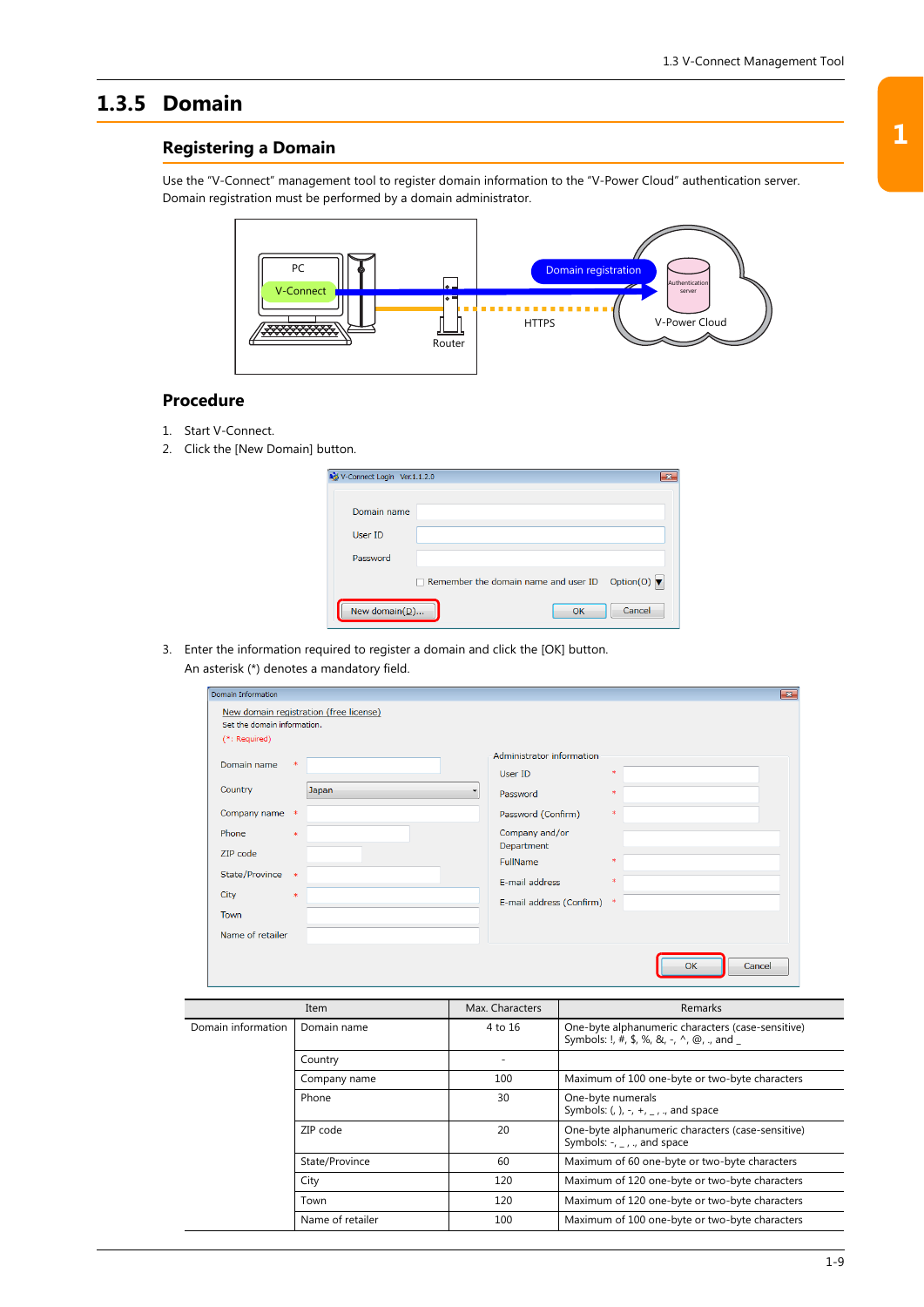|                              | Item                      | Max. Characters | Remarks                                                                                     |
|------------------------------|---------------------------|-----------------|---------------------------------------------------------------------------------------------|
| Administrator<br>information | User ID                   | 8 to 20         | One-byte alphanumeric characters (not case-sensitive)<br>Symbols: #, %, &, -, ., and $_{-}$ |
|                              | Password                  | $6$ to $20$     | One-byte alphanumeric characters (case-sensitive)                                           |
|                              | Password (Confirm)        |                 | Symbols: #, %, &, -, ., and $_{-}$                                                          |
|                              | Company and/or Department | 100             | Maximum of 100 one-byte or two-byte characters                                              |
|                              | <b>Full Name</b>          | 60              | Maximum of 60 one-byte or two-byte characters                                               |
|                              | E-mail address            | 256             |                                                                                             |
|                              | E-mail address (Confirm)  |                 |                                                                                             |

4. Click [Send] in the [Send Domain Information] dialog box. A message indicating that temporary domain registration is complete is displayed.

To revise the entered information, click [Cancel] to return to the entry window. An error message is displayed if there is a mistake in the information for registration. Correctly enter the information and try again.

| Send Domain Information                                                                                                                                                                                         |                             |
|-----------------------------------------------------------------------------------------------------------------------------------------------------------------------------------------------------------------|-----------------------------|
| Domain information will be temporarily registered and a temporary<br>registration notification will be sent to the domain administrator.<br>Are you sure?<br>* Information to send will be encrypted using SSL. |                             |
| Send<br>Cancel                                                                                                                                                                                                  | Return to the entry window. |
| Temporary Domain Registration Completion                                                                                                                                                                        |                             |
| Temporary domain registration is completed.<br>A temporary registration completion message has been sent via e-mail.                                                                                            |                             |
| Confirm your registration using the authentication code given in the e-mail<br>within 72 hours.<br>Confirm domain registration                                                                                  |                             |

5. Click the [Confirm domain registration] button. The [Domain Registration Confirmation] window is displayed.

| Domain Registration Confirmation                                                                                                                                                    |        |  |  |  |
|-------------------------------------------------------------------------------------------------------------------------------------------------------------------------------------|--------|--|--|--|
| Confirm registration of domain.                                                                                                                                                     |        |  |  |  |
| An authentication code is required to complete (confirm) the domain registration.                                                                                                   |        |  |  |  |
| Enter the authentication code given in the temporary registration completion notification.                                                                                          |        |  |  |  |
| Authentication code                                                                                                                                                                 |        |  |  |  |
| * Confirm your registration within 72 hours from temporary registration.<br>Registration can be confirmed with the temporarily registered domain name<br>and administrator user ID. |        |  |  |  |
| OK                                                                                                                                                                                  | Cancel |  |  |  |

6. Check that the administrator receives an email with the subject "Hakko Electronics Web Machine Interface - VPN Service Temporary Registration".